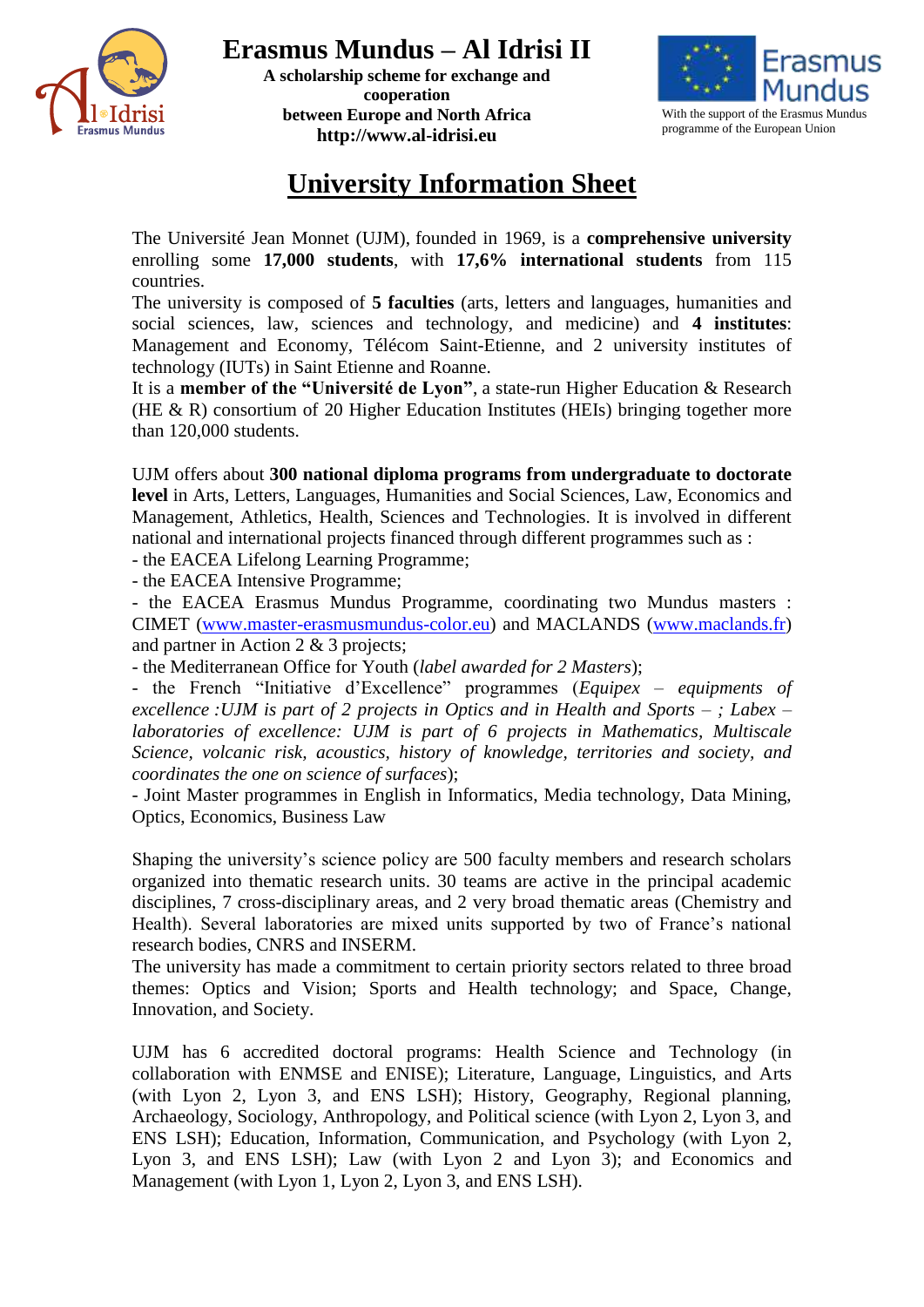

**A scholarship scheme for exchange and cooperation between Europe and North Africa http://www.al-idrisi.eu**



Predoctoral research training is provided by some 40 accredited teams and centers and by 55 Research Masters representing the nine scientific departments.

## **A.2- Contact person for Al Idrisi II at your university:**

Thomas GUILLOBEZ, [thomas.guillobez@univ-st-etienne.fr](mailto:thomas.guillobez@univ-st-etienne.fr) Managing International projects

| <b>Name of the University</b>                  | Université Jean Monnet                                         |                                                                                                   |  |  |
|------------------------------------------------|----------------------------------------------------------------|---------------------------------------------------------------------------------------------------|--|--|
|                                                |                                                                |                                                                                                   |  |  |
| <b>Websites</b>                                |                                                                |                                                                                                   |  |  |
| - General Website                              | http://portail.univ-st-etienne.fr/                             |                                                                                                   |  |  |
| - Website with specific information            | http://portail.univ-st-                                        |                                                                                                   |  |  |
| for Erasmus Mundus applicants                  | etienne.fr/bienvenue/international/etudiant-etranger-          |                                                                                                   |  |  |
|                                                |                                                                | 293679.kjsp?RH=INTERNATIONAL&RF=INTERETUDETRA                                                     |  |  |
|                                                |                                                                |                                                                                                   |  |  |
| Academic calendar (lecture periods)            |                                                                |                                                                                                   |  |  |
| - Link to academic calendar                    | http://portail.univ-st-                                        |                                                                                                   |  |  |
|                                                | etienne.fr/adminsite/objetspartages/liste_fichiergw.jsp?OBJET= |                                                                                                   |  |  |
|                                                | DOCUMENT&CODE=1403512243219&LANGUE=0                           |                                                                                                   |  |  |
| - Lecture periods                              |                                                                |                                                                                                   |  |  |
| first term 2016/2017                           | start date:                                                    | end date:                                                                                         |  |  |
| (winter term)                                  | beginning of September 2016                                    | mid-January 2017                                                                                  |  |  |
|                                                | examination period(s):                                         |                                                                                                   |  |  |
|                                                | from mid-December 2016 until end of January 2017               |                                                                                                   |  |  |
| second term 2017                               | start date:                                                    | end date:<br>end of June 2017                                                                     |  |  |
| (summer term)                                  | mid-January 2017                                               |                                                                                                   |  |  |
|                                                | examination period(s):<br>from mid-May until the end of June   |                                                                                                   |  |  |
|                                                |                                                                |                                                                                                   |  |  |
| <b>Admission and registration</b>              |                                                                |                                                                                                   |  |  |
| Undergraduate level                            |                                                                |                                                                                                   |  |  |
|                                                |                                                                | At the moment of application and during the entire stay abroad, the students must be enrolled in  |  |  |
|                                                |                                                                | an undergraduate programme at their home institution and pay the corresponding tuition fees       |  |  |
| there where applicable.                        |                                                                |                                                                                                   |  |  |
| ٠                                              |                                                                | A learning and recognition agreement is mandatory and has to be submitted to the home and         |  |  |
|                                                |                                                                | host institutions before the start of the stay abroad. Modifications are possible only during the |  |  |
| first month of the corresponding study period. |                                                                |                                                                                                   |  |  |
|                                                | possible duration                                              | 5 months<br>One semester:                                                                         |  |  |
|                                                |                                                                | 10 months<br>One academic year:                                                                   |  |  |
|                                                | registration deadline                                          | first term:<br>mid May 2016                                                                       |  |  |
|                                                |                                                                | second term:<br>mid October 2016                                                                  |  |  |
|                                                | language requirements                                          | B2 or C1 for French (depending of the                                                             |  |  |
|                                                |                                                                | curriculum)                                                                                       |  |  |
|                                                | contact information                                            | See each Faculty website and each                                                                 |  |  |
|                                                |                                                                |                                                                                                   |  |  |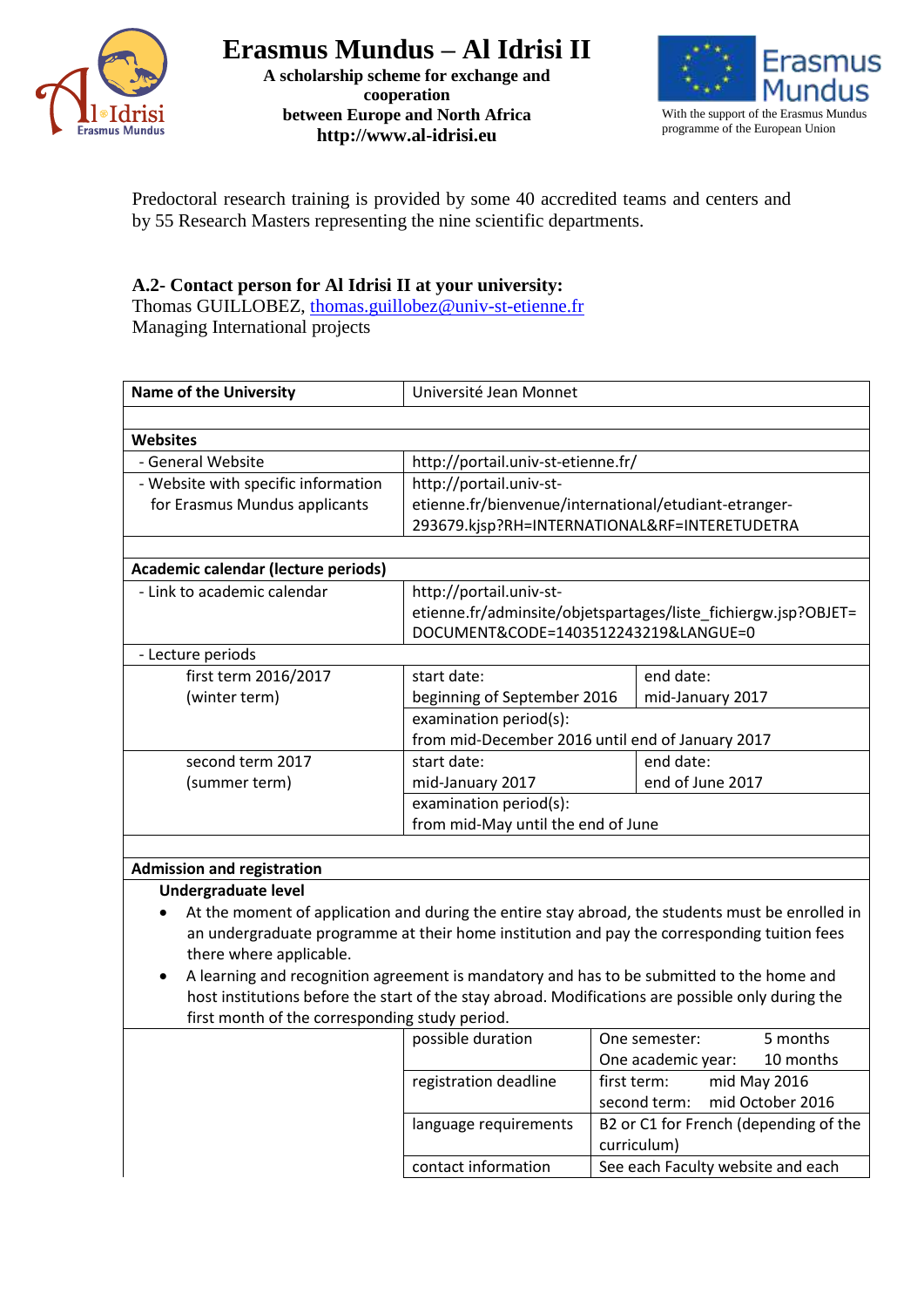

**A scholarship scheme for exchange and cooperation between Europe and North Africa http://www.al-idrisi.eu**



programme of the European Union

| <b>Doctoral level</b><br>Potential applicants must be regular doctoral candidates at their home university.<br>A study and work plan is mandatory and has to be submitted before the start of the stay abroad.<br>٠<br>possible dates and<br>6 months<br>duration<br>A Master diploma or level (300 ECTS)<br>admission requirements<br>From September to mid-October<br>registration deadline<br>2016<br>C1 for French and good proficiency in<br>language requirements<br>English<br>contact information<br>Bureau.Recherche@univ-st-<br>etienne.fr<br><b>Post-doctoral level</b><br>Potential applicants must hold a doctoral degree or equivalent and will normally be a researcher<br>at their home institution.<br>A work plan is mandatory and has to be submitted before the start of the stay abroad.<br>٠<br>possible dates and<br>6 months<br>duration<br>Holding a doctoral degree or<br>admission requirements<br>equivalent and one letter of<br>invitation from the host laboratory<br>registration deadline<br>N/A<br>C1 for French and very good<br>language requirements<br>proficiency in English (required level:<br>500 TOEFL paper-based or<br>equivalent)<br>contact information<br>thomas.guillobez@univ-st-etienne.fr<br><b>Academic and administrative staff</b><br>Potential applicants must work as academic or administrative staff at their home institution.<br>A work plan is mandatory and has to be submitted before the start of the stay abroad.<br>٠<br>possible dates and<br>1 month<br>duration<br>Proof to be working as academic or<br>admission requirements<br>administrative staff at home<br>institution, and one letter of<br>invitation from the host office<br>registration deadline<br>N/A<br>C1 for French<br>language requirements<br>contact information<br>thomas.guillobez@univ-st-etienne.fr<br><b>Proof of Language proficiency</b> |                                                                                                         |                                                                  | diploma |  |  |  |  |
|--------------------------------------------------------------------------------------------------------------------------------------------------------------------------------------------------------------------------------------------------------------------------------------------------------------------------------------------------------------------------------------------------------------------------------------------------------------------------------------------------------------------------------------------------------------------------------------------------------------------------------------------------------------------------------------------------------------------------------------------------------------------------------------------------------------------------------------------------------------------------------------------------------------------------------------------------------------------------------------------------------------------------------------------------------------------------------------------------------------------------------------------------------------------------------------------------------------------------------------------------------------------------------------------------------------------------------------------------------------------------------------------------------------------------------------------------------------------------------------------------------------------------------------------------------------------------------------------------------------------------------------------------------------------------------------------------------------------------------------------------------------------------------------------------------------------------------------------------------------------------------------------|---------------------------------------------------------------------------------------------------------|------------------------------------------------------------------|---------|--|--|--|--|
|                                                                                                                                                                                                                                                                                                                                                                                                                                                                                                                                                                                                                                                                                                                                                                                                                                                                                                                                                                                                                                                                                                                                                                                                                                                                                                                                                                                                                                                                                                                                                                                                                                                                                                                                                                                                                                                                                            |                                                                                                         |                                                                  |         |  |  |  |  |
|                                                                                                                                                                                                                                                                                                                                                                                                                                                                                                                                                                                                                                                                                                                                                                                                                                                                                                                                                                                                                                                                                                                                                                                                                                                                                                                                                                                                                                                                                                                                                                                                                                                                                                                                                                                                                                                                                            |                                                                                                         |                                                                  |         |  |  |  |  |
|                                                                                                                                                                                                                                                                                                                                                                                                                                                                                                                                                                                                                                                                                                                                                                                                                                                                                                                                                                                                                                                                                                                                                                                                                                                                                                                                                                                                                                                                                                                                                                                                                                                                                                                                                                                                                                                                                            |                                                                                                         |                                                                  |         |  |  |  |  |
|                                                                                                                                                                                                                                                                                                                                                                                                                                                                                                                                                                                                                                                                                                                                                                                                                                                                                                                                                                                                                                                                                                                                                                                                                                                                                                                                                                                                                                                                                                                                                                                                                                                                                                                                                                                                                                                                                            |                                                                                                         |                                                                  |         |  |  |  |  |
|                                                                                                                                                                                                                                                                                                                                                                                                                                                                                                                                                                                                                                                                                                                                                                                                                                                                                                                                                                                                                                                                                                                                                                                                                                                                                                                                                                                                                                                                                                                                                                                                                                                                                                                                                                                                                                                                                            |                                                                                                         |                                                                  |         |  |  |  |  |
|                                                                                                                                                                                                                                                                                                                                                                                                                                                                                                                                                                                                                                                                                                                                                                                                                                                                                                                                                                                                                                                                                                                                                                                                                                                                                                                                                                                                                                                                                                                                                                                                                                                                                                                                                                                                                                                                                            |                                                                                                         |                                                                  |         |  |  |  |  |
|                                                                                                                                                                                                                                                                                                                                                                                                                                                                                                                                                                                                                                                                                                                                                                                                                                                                                                                                                                                                                                                                                                                                                                                                                                                                                                                                                                                                                                                                                                                                                                                                                                                                                                                                                                                                                                                                                            |                                                                                                         |                                                                  |         |  |  |  |  |
|                                                                                                                                                                                                                                                                                                                                                                                                                                                                                                                                                                                                                                                                                                                                                                                                                                                                                                                                                                                                                                                                                                                                                                                                                                                                                                                                                                                                                                                                                                                                                                                                                                                                                                                                                                                                                                                                                            |                                                                                                         |                                                                  |         |  |  |  |  |
|                                                                                                                                                                                                                                                                                                                                                                                                                                                                                                                                                                                                                                                                                                                                                                                                                                                                                                                                                                                                                                                                                                                                                                                                                                                                                                                                                                                                                                                                                                                                                                                                                                                                                                                                                                                                                                                                                            |                                                                                                         |                                                                  |         |  |  |  |  |
|                                                                                                                                                                                                                                                                                                                                                                                                                                                                                                                                                                                                                                                                                                                                                                                                                                                                                                                                                                                                                                                                                                                                                                                                                                                                                                                                                                                                                                                                                                                                                                                                                                                                                                                                                                                                                                                                                            |                                                                                                         |                                                                  |         |  |  |  |  |
|                                                                                                                                                                                                                                                                                                                                                                                                                                                                                                                                                                                                                                                                                                                                                                                                                                                                                                                                                                                                                                                                                                                                                                                                                                                                                                                                                                                                                                                                                                                                                                                                                                                                                                                                                                                                                                                                                            |                                                                                                         |                                                                  |         |  |  |  |  |
|                                                                                                                                                                                                                                                                                                                                                                                                                                                                                                                                                                                                                                                                                                                                                                                                                                                                                                                                                                                                                                                                                                                                                                                                                                                                                                                                                                                                                                                                                                                                                                                                                                                                                                                                                                                                                                                                                            |                                                                                                         |                                                                  |         |  |  |  |  |
|                                                                                                                                                                                                                                                                                                                                                                                                                                                                                                                                                                                                                                                                                                                                                                                                                                                                                                                                                                                                                                                                                                                                                                                                                                                                                                                                                                                                                                                                                                                                                                                                                                                                                                                                                                                                                                                                                            |                                                                                                         |                                                                  |         |  |  |  |  |
|                                                                                                                                                                                                                                                                                                                                                                                                                                                                                                                                                                                                                                                                                                                                                                                                                                                                                                                                                                                                                                                                                                                                                                                                                                                                                                                                                                                                                                                                                                                                                                                                                                                                                                                                                                                                                                                                                            |                                                                                                         |                                                                  |         |  |  |  |  |
|                                                                                                                                                                                                                                                                                                                                                                                                                                                                                                                                                                                                                                                                                                                                                                                                                                                                                                                                                                                                                                                                                                                                                                                                                                                                                                                                                                                                                                                                                                                                                                                                                                                                                                                                                                                                                                                                                            |                                                                                                         |                                                                  |         |  |  |  |  |
|                                                                                                                                                                                                                                                                                                                                                                                                                                                                                                                                                                                                                                                                                                                                                                                                                                                                                                                                                                                                                                                                                                                                                                                                                                                                                                                                                                                                                                                                                                                                                                                                                                                                                                                                                                                                                                                                                            |                                                                                                         |                                                                  |         |  |  |  |  |
|                                                                                                                                                                                                                                                                                                                                                                                                                                                                                                                                                                                                                                                                                                                                                                                                                                                                                                                                                                                                                                                                                                                                                                                                                                                                                                                                                                                                                                                                                                                                                                                                                                                                                                                                                                                                                                                                                            |                                                                                                         |                                                                  |         |  |  |  |  |
|                                                                                                                                                                                                                                                                                                                                                                                                                                                                                                                                                                                                                                                                                                                                                                                                                                                                                                                                                                                                                                                                                                                                                                                                                                                                                                                                                                                                                                                                                                                                                                                                                                                                                                                                                                                                                                                                                            |                                                                                                         |                                                                  |         |  |  |  |  |
|                                                                                                                                                                                                                                                                                                                                                                                                                                                                                                                                                                                                                                                                                                                                                                                                                                                                                                                                                                                                                                                                                                                                                                                                                                                                                                                                                                                                                                                                                                                                                                                                                                                                                                                                                                                                                                                                                            |                                                                                                         |                                                                  |         |  |  |  |  |
|                                                                                                                                                                                                                                                                                                                                                                                                                                                                                                                                                                                                                                                                                                                                                                                                                                                                                                                                                                                                                                                                                                                                                                                                                                                                                                                                                                                                                                                                                                                                                                                                                                                                                                                                                                                                                                                                                            |                                                                                                         |                                                                  |         |  |  |  |  |
|                                                                                                                                                                                                                                                                                                                                                                                                                                                                                                                                                                                                                                                                                                                                                                                                                                                                                                                                                                                                                                                                                                                                                                                                                                                                                                                                                                                                                                                                                                                                                                                                                                                                                                                                                                                                                                                                                            |                                                                                                         |                                                                  |         |  |  |  |  |
|                                                                                                                                                                                                                                                                                                                                                                                                                                                                                                                                                                                                                                                                                                                                                                                                                                                                                                                                                                                                                                                                                                                                                                                                                                                                                                                                                                                                                                                                                                                                                                                                                                                                                                                                                                                                                                                                                            |                                                                                                         |                                                                  |         |  |  |  |  |
|                                                                                                                                                                                                                                                                                                                                                                                                                                                                                                                                                                                                                                                                                                                                                                                                                                                                                                                                                                                                                                                                                                                                                                                                                                                                                                                                                                                                                                                                                                                                                                                                                                                                                                                                                                                                                                                                                            |                                                                                                         |                                                                  |         |  |  |  |  |
|                                                                                                                                                                                                                                                                                                                                                                                                                                                                                                                                                                                                                                                                                                                                                                                                                                                                                                                                                                                                                                                                                                                                                                                                                                                                                                                                                                                                                                                                                                                                                                                                                                                                                                                                                                                                                                                                                            |                                                                                                         |                                                                  |         |  |  |  |  |
|                                                                                                                                                                                                                                                                                                                                                                                                                                                                                                                                                                                                                                                                                                                                                                                                                                                                                                                                                                                                                                                                                                                                                                                                                                                                                                                                                                                                                                                                                                                                                                                                                                                                                                                                                                                                                                                                                            |                                                                                                         |                                                                  |         |  |  |  |  |
|                                                                                                                                                                                                                                                                                                                                                                                                                                                                                                                                                                                                                                                                                                                                                                                                                                                                                                                                                                                                                                                                                                                                                                                                                                                                                                                                                                                                                                                                                                                                                                                                                                                                                                                                                                                                                                                                                            |                                                                                                         |                                                                  |         |  |  |  |  |
|                                                                                                                                                                                                                                                                                                                                                                                                                                                                                                                                                                                                                                                                                                                                                                                                                                                                                                                                                                                                                                                                                                                                                                                                                                                                                                                                                                                                                                                                                                                                                                                                                                                                                                                                                                                                                                                                                            |                                                                                                         |                                                                  |         |  |  |  |  |
|                                                                                                                                                                                                                                                                                                                                                                                                                                                                                                                                                                                                                                                                                                                                                                                                                                                                                                                                                                                                                                                                                                                                                                                                                                                                                                                                                                                                                                                                                                                                                                                                                                                                                                                                                                                                                                                                                            |                                                                                                         |                                                                  |         |  |  |  |  |
|                                                                                                                                                                                                                                                                                                                                                                                                                                                                                                                                                                                                                                                                                                                                                                                                                                                                                                                                                                                                                                                                                                                                                                                                                                                                                                                                                                                                                                                                                                                                                                                                                                                                                                                                                                                                                                                                                            |                                                                                                         |                                                                  |         |  |  |  |  |
|                                                                                                                                                                                                                                                                                                                                                                                                                                                                                                                                                                                                                                                                                                                                                                                                                                                                                                                                                                                                                                                                                                                                                                                                                                                                                                                                                                                                                                                                                                                                                                                                                                                                                                                                                                                                                                                                                            |                                                                                                         |                                                                  |         |  |  |  |  |
|                                                                                                                                                                                                                                                                                                                                                                                                                                                                                                                                                                                                                                                                                                                                                                                                                                                                                                                                                                                                                                                                                                                                                                                                                                                                                                                                                                                                                                                                                                                                                                                                                                                                                                                                                                                                                                                                                            |                                                                                                         |                                                                  |         |  |  |  |  |
|                                                                                                                                                                                                                                                                                                                                                                                                                                                                                                                                                                                                                                                                                                                                                                                                                                                                                                                                                                                                                                                                                                                                                                                                                                                                                                                                                                                                                                                                                                                                                                                                                                                                                                                                                                                                                                                                                            |                                                                                                         |                                                                  |         |  |  |  |  |
|                                                                                                                                                                                                                                                                                                                                                                                                                                                                                                                                                                                                                                                                                                                                                                                                                                                                                                                                                                                                                                                                                                                                                                                                                                                                                                                                                                                                                                                                                                                                                                                                                                                                                                                                                                                                                                                                                            |                                                                                                         |                                                                  |         |  |  |  |  |
|                                                                                                                                                                                                                                                                                                                                                                                                                                                                                                                                                                                                                                                                                                                                                                                                                                                                                                                                                                                                                                                                                                                                                                                                                                                                                                                                                                                                                                                                                                                                                                                                                                                                                                                                                                                                                                                                                            |                                                                                                         |                                                                  |         |  |  |  |  |
|                                                                                                                                                                                                                                                                                                                                                                                                                                                                                                                                                                                                                                                                                                                                                                                                                                                                                                                                                                                                                                                                                                                                                                                                                                                                                                                                                                                                                                                                                                                                                                                                                                                                                                                                                                                                                                                                                            |                                                                                                         |                                                                  |         |  |  |  |  |
|                                                                                                                                                                                                                                                                                                                                                                                                                                                                                                                                                                                                                                                                                                                                                                                                                                                                                                                                                                                                                                                                                                                                                                                                                                                                                                                                                                                                                                                                                                                                                                                                                                                                                                                                                                                                                                                                                            |                                                                                                         |                                                                  |         |  |  |  |  |
|                                                                                                                                                                                                                                                                                                                                                                                                                                                                                                                                                                                                                                                                                                                                                                                                                                                                                                                                                                                                                                                                                                                                                                                                                                                                                                                                                                                                                                                                                                                                                                                                                                                                                                                                                                                                                                                                                            |                                                                                                         |                                                                  |         |  |  |  |  |
|                                                                                                                                                                                                                                                                                                                                                                                                                                                                                                                                                                                                                                                                                                                                                                                                                                                                                                                                                                                                                                                                                                                                                                                                                                                                                                                                                                                                                                                                                                                                                                                                                                                                                                                                                                                                                                                                                            |                                                                                                         |                                                                  |         |  |  |  |  |
|                                                                                                                                                                                                                                                                                                                                                                                                                                                                                                                                                                                                                                                                                                                                                                                                                                                                                                                                                                                                                                                                                                                                                                                                                                                                                                                                                                                                                                                                                                                                                                                                                                                                                                                                                                                                                                                                                            |                                                                                                         |                                                                  |         |  |  |  |  |
|                                                                                                                                                                                                                                                                                                                                                                                                                                                                                                                                                                                                                                                                                                                                                                                                                                                                                                                                                                                                                                                                                                                                                                                                                                                                                                                                                                                                                                                                                                                                                                                                                                                                                                                                                                                                                                                                                            |                                                                                                         |                                                                  |         |  |  |  |  |
|                                                                                                                                                                                                                                                                                                                                                                                                                                                                                                                                                                                                                                                                                                                                                                                                                                                                                                                                                                                                                                                                                                                                                                                                                                                                                                                                                                                                                                                                                                                                                                                                                                                                                                                                                                                                                                                                                            | TCF or DALF certificates for French Language (level B2 at minimum and usually C1 for Master studies and |                                                                  |         |  |  |  |  |
| above); TOEFL, TOEIC, IELTS for English language (level equivalent at 500 TOEFL paper-based)                                                                                                                                                                                                                                                                                                                                                                                                                                                                                                                                                                                                                                                                                                                                                                                                                                                                                                                                                                                                                                                                                                                                                                                                                                                                                                                                                                                                                                                                                                                                                                                                                                                                                                                                                                                               |                                                                                                         |                                                                  |         |  |  |  |  |
|                                                                                                                                                                                                                                                                                                                                                                                                                                                                                                                                                                                                                                                                                                                                                                                                                                                                                                                                                                                                                                                                                                                                                                                                                                                                                                                                                                                                                                                                                                                                                                                                                                                                                                                                                                                                                                                                                            |                                                                                                         |                                                                  |         |  |  |  |  |
| <b>Student and welcome services</b>                                                                                                                                                                                                                                                                                                                                                                                                                                                                                                                                                                                                                                                                                                                                                                                                                                                                                                                                                                                                                                                                                                                                                                                                                                                                                                                                                                                                                                                                                                                                                                                                                                                                                                                                                                                                                                                        |                                                                                                         |                                                                  |         |  |  |  |  |
| - Link to student guide                                                                                                                                                                                                                                                                                                                                                                                                                                                                                                                                                                                                                                                                                                                                                                                                                                                                                                                                                                                                                                                                                                                                                                                                                                                                                                                                                                                                                                                                                                                                                                                                                                                                                                                                                                                                                                                                    |                                                                                                         | http://portail.univ-st-etienne.fr/bienvenue/international/guide- |         |  |  |  |  |
|                                                                                                                                                                                                                                                                                                                                                                                                                                                                                                                                                                                                                                                                                                                                                                                                                                                                                                                                                                                                                                                                                                                                                                                                                                                                                                                                                                                                                                                                                                                                                                                                                                                                                                                                                                                                                                                                                            |                                                                                                         | etudiants-internationaux2015-574149.kjsp?RH=INTERETUDETRA        |         |  |  |  |  |